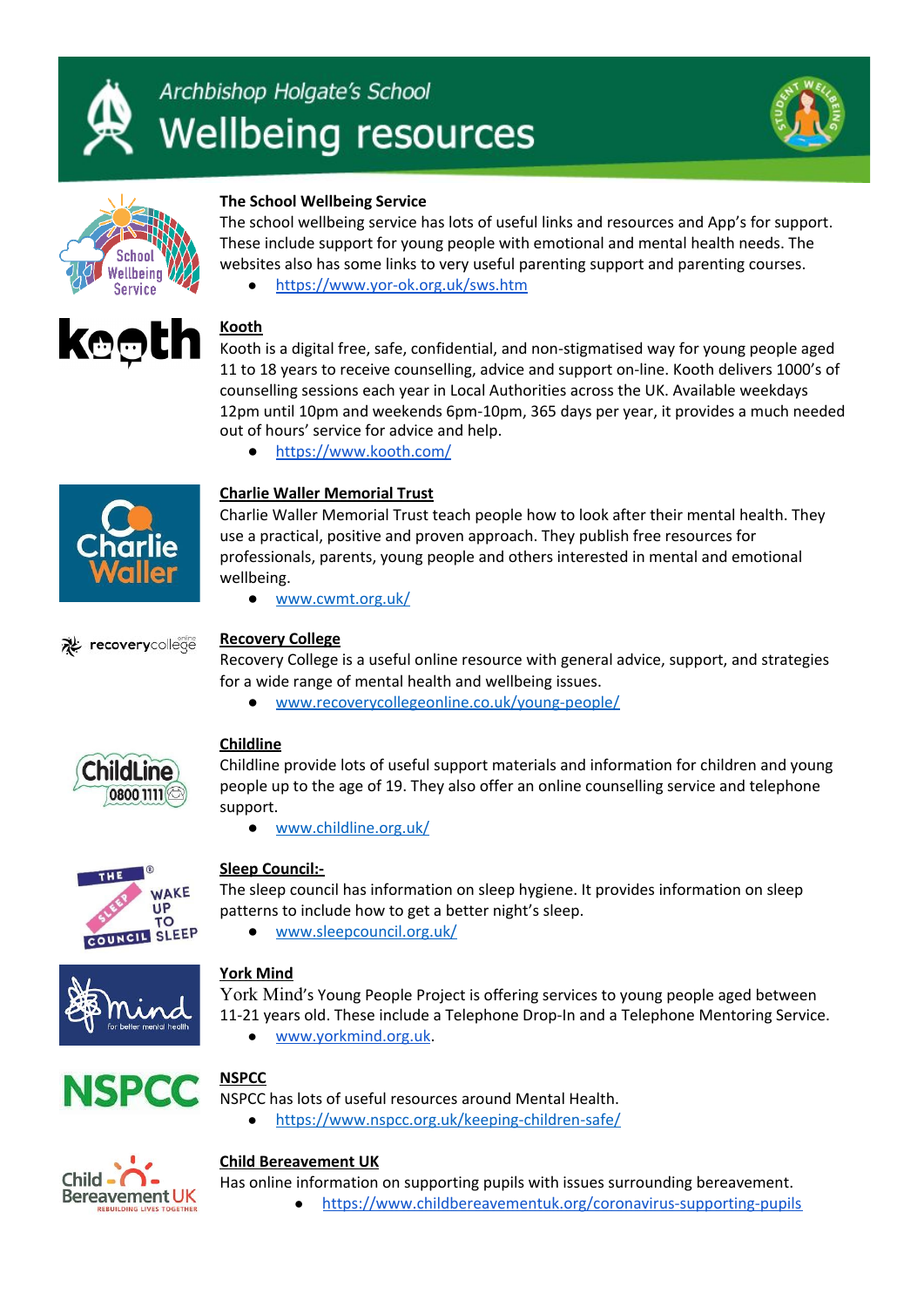



# **Wellbeing Apps**



## **Headspace**

A meditation app that acts as a personal guide to health and happiness



# **Mindshift**

A free app designed to help teens and young adults cope with anxiety.



## **MoodGym**

An online cognitive behaviour therapy program for depression and anxiety



## **Superbetter**

Helps build resilience - the ability to stay strong, motivated and optimistic even in the face of difficult obstacles



**Happify** Turns the latest innovations in the science of happiness into

activities and games that help you

lead a more fulfilling life.

**SMILING** MIND

# **Smiling Mind**

A meditation program developed by psychologists and educators to help bring mindfulness into your life



**Calm Harm**

An app that helps young people manage the urge to self-harm.



# **Calm**

Meditation techniques to aid with stress and sleep.



# **What's Up**

Utilising some of the best CBT methods to help you cope with Depression, Anxiety, Anger, Stress and more



# **MoodKit**

Uses CBT principles to help with low mood and anxiety.



## **Chill Panda**

Chill Panda helps children better understand their stress and shows them ways to feel better using breathing techniques, yoga, exercise and calming games.

# **Stop Breathe Think**

Check in with how you're feeling, and try short activities tuned to your emotions.



# **My 3**

Help yourself and reach out to others if you are having thoughts of suicide.



# **SAM**

SAM is an app to help you understand and manage anxiety





# **1 Giant Mind**

This app is for anyone who wants to feel less stressed, more calm and present and experience greater health and well-being.

## **Me2**

MeeTwo is a free fully moderated app for young people, which provides peer support and expert help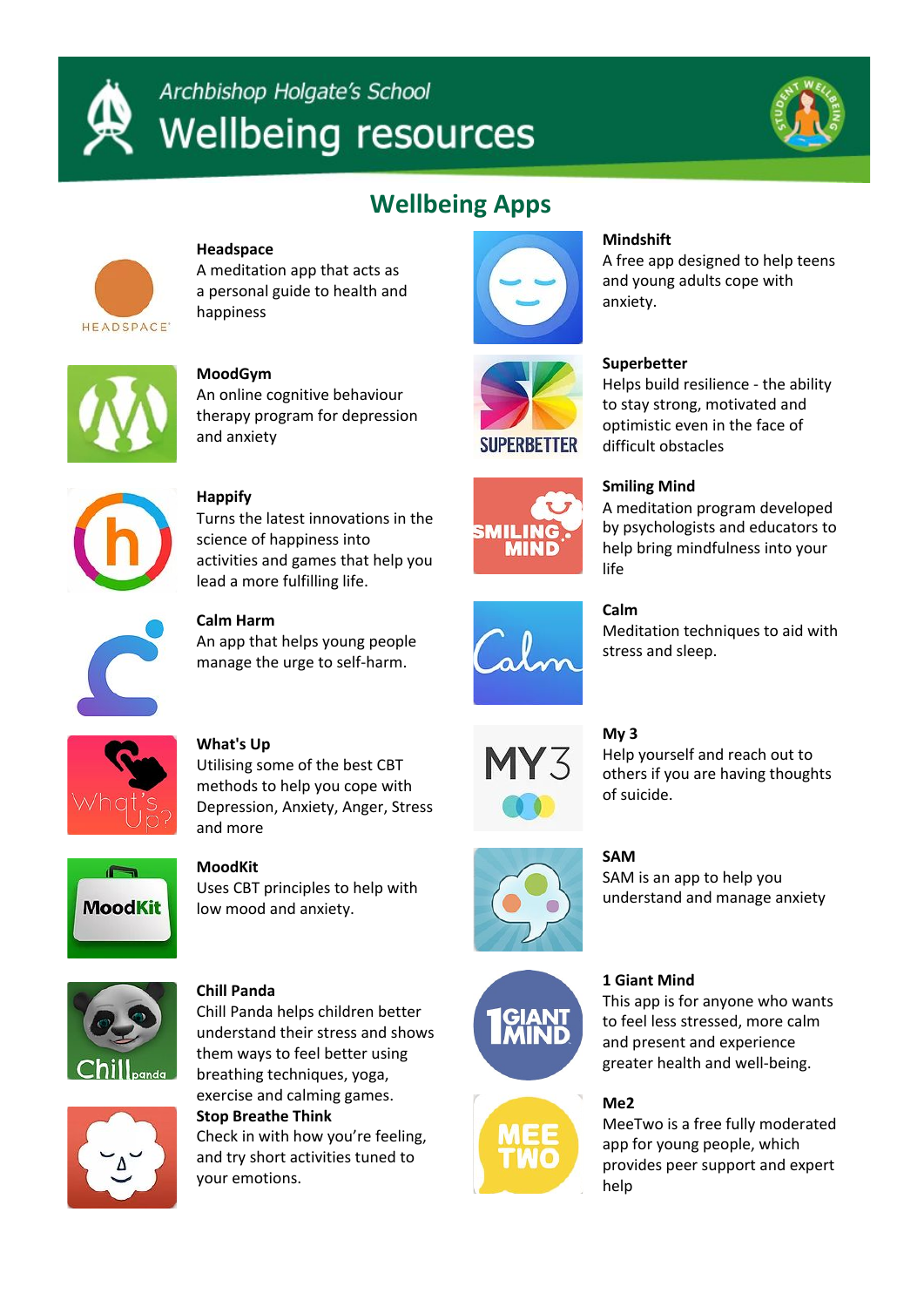



# **Useful telephone numbers**



#### **Police**

Does it feel like the situation could get heated or violent very soon? Is someone in immediate danger? Do you need support right away? If so, please call 999 now.



#### **Limetrees Clinic (CAMHS): Single Point of Access**

You can contact a **Single Point of Access (SPA)** at Lime Trees to contact our local CAMHS service. You will be offered a 30-minute telephone conversation, during which you may be sign posted to a different appropriate service or you may be offered a face to face assessment at Lime Trees.

**Call: 01904 615345**



#### **Young person crisis line**

If a child or young person is in crisis, the mental health crisis team will be able to offer advice and support between the hours of 10.00 am and 10.00pm. The service is for young people under the age of 18 years who present following an episode of deliberate self-harm, acute and uncontained emotional distress or display high levels of risk taking behaviour requiring immediate attention in the community. The children and young people's crisis team is provided by TEWV, and their phone number is:

**Call: 0800 051 6171**



#### **SHOUT**

Shout 85258 is a free, confidential, anonymous text support service. You can text from wherever you are in the UK.

**Text: 85258**



#### **NSPCC**

The NSPCC helpline is staffed by trained professionals who can provide expert advice and support. We're here if you're concerned about a child, if you're a parent or carer looking for advice, or if you're a professional in need of information and guidance.

#### **Call: 0808 800 5000**



#### **Safeguarding:-**

If you have a concern that a child is vulnerable or at risk of significant harm please contact the Multi Agency Safeguarding Team (MASH) on:

#### **Call: 01904 551900**

- Option 1 if you have an allocated Social Worker or know the name of who you want to speak to
- Option 2 if you would like to speak to the Early Help team about support for your family

If outside of Office hours, phone the Emergency Duty Team on 01609 780 780